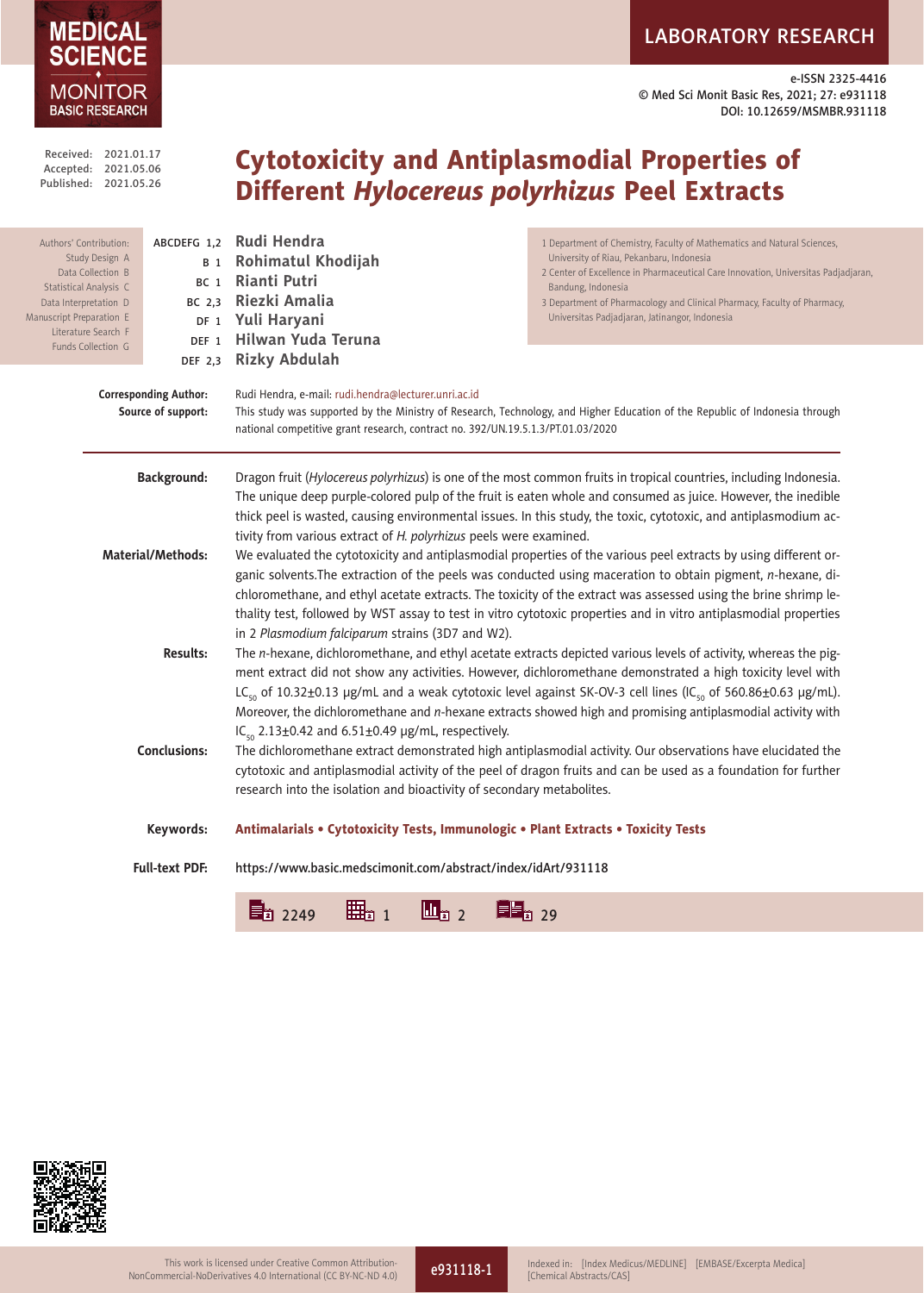## **Background**

*Hylocereus polyrhizus*, commonly known as dragon fruit or pitaya, is a vine cacti belonging to the Cactoideae cactus subfamily [1]. This species' genus comes from Central and South America and has been an important crop in Southeast Asia since it was introduced through the Philippines in the sixteenth century. The Mayan people used the fruit as a diuretic and wound disinfectant and for the treatment of heart disease, tumors, hypoglycemia, and dysentery [2]. In the last 2 decades, it has been reported that the fruits from this genus possess antioxidant, antiproliferative [3], and antimicrobial pharmacological activity [4].

Dragon fruit's exotic aesthetic appearance, with its enticing deep purple-colored pulp, makes the fruit highly appealing in the European, U.S., and Asian markets. The deep purple color of the pulp comes from a group of pigments known as nitrogen-containing betalains [5]. Wybraniec et al fully characterized 3 major betalains along with 7 minor betalains present in the pulp and peel of *H. polyrhizus* [1,6]. Also, high levels of the essential fatty acids linoleic acid and linolenic acid have been identified in the seeds [7]. The steroids  $\beta$ -amyrin and g-sitosterol were identified in the peel with gas chromatography and mass spectrometry and were quantified to have a value of 15.87% and 9.35%, respectively [8].

Despite the unique red color and shape of this plant, it is one of the most well-known fruits in tropical countries, including Indonesia, where it is consumed in beverages and for dessert. The thickness of the peel (22% of its total weight) causes environmental problems with waste since it is not used optimally. The pigment extract from this fruit peel demonstrated good free radical-scavenging activity by DPPH assay in our previous study, with 159.6 μg/mL of half-maximal inhibitory concentration (IC $_{50}$ ) [9]. Apart from its antioxidant properties, Vijayakumar et al reported that *H. polyrhizus* peel extract exhibited a high sun protection factor value of  $35.02\pm0.39$  at 1.00mg/mL and broad-spectrum UVA and UVB photoprotection, indicating that this species is highly capable of substituting synthetic sunscreen agents as a natural active ingredient in the cosmetic industry [10]. Additionally, betalain pigments extracted from the species were used as a coloring agent in a lipstick formulation study [11].

Moreover, the pigment and ethyl acetate extracts inhibited 60% to 75% of growth for *Candida albicans* at 500 µg/mL and 65% to 100% inhibition at 200 µg/mL for *Streptococcus aureus*, *Bacillus subtilis*, *Escherichia coli*, and *Vibrio alginolyticus* [12,13]. Further research will be conducted on the biological activities and secondary metabolites derived from the peel of *H. polyrhizus*, as well as on the relationship between the isolated compounds and their biological activities. To investigate



**Figure 1.** Extraction methods.

the bioactive extracts and type of secondary metabolites (polar, semipolar, and nonpolar), the species are extracted with different organic solvents. Therefore, the aim of this study was to evaluate the cytotoxic and antiplasmodial properties of the various peel extracts of this species by using different organic solvents.

## Material and Method

#### Extraction

Dragon fruit was obtained from a traditional market in Pekanbaru City, Indonesia. The fresh peels were cleaned, cut into small pieces, blended, and kept in the refrigerator until use. The extraction was divided into 2 steps, pigment and nonpigment extractions, as reported by Hendra et al (**Figure 1**) [9,12,13]. The extraction was conducted using the organic solvents ethanol, *n*-hexane, dichloromethane, and ethyl acetate.

#### Toxicity Assay

The level of toxicity of the extracts was calculated using the brine shrimp lethality test (BSLT). The test method was performed by preparing 10 vials, each filled with 2 mL of seawater, and a 2-fold dilution was produced to generate a number of concentrations. An aliquot (0.1 mL) with approximately 10 nauplii were added to each vial and allowed to sit for 24 h. The vials were observed and dead larvae were counted after 24 h. Dimethyl sulfoxide (DMSO) was used as a negative control. Based on the mortality percentage, the concentration that led to 50% mortality (LC<sub>50</sub>) was determined by the use of the graph of median mortality percentage vs log of concentration [14,15]. The assay was done in triplicate, and the data were reported as mean±standard deviation.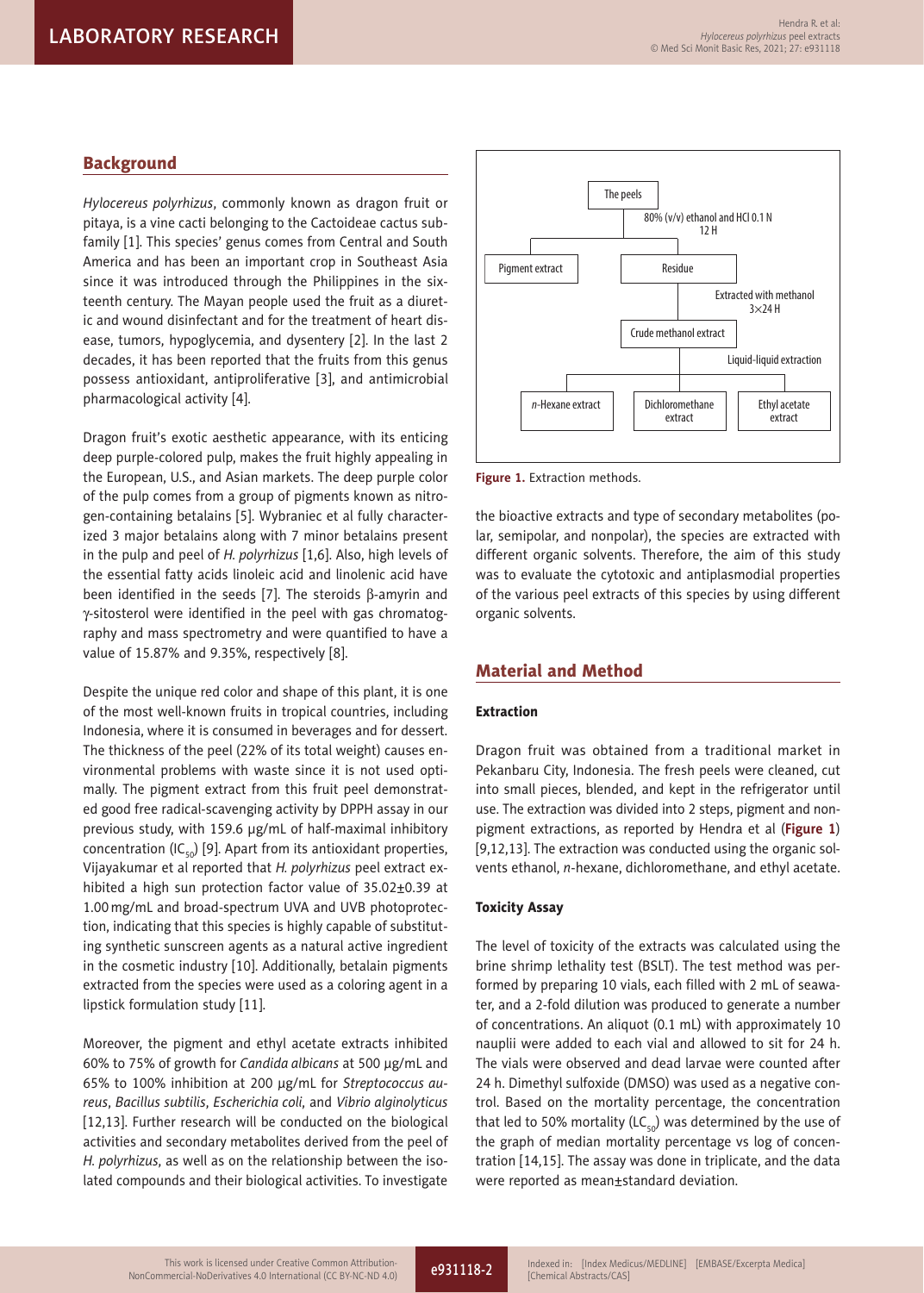| <b>Extract</b>  | Yield<br>(% g/g fresh sample) | <b>Toxicity</b><br>$(LC_{\ldots}; \mu g/mL)$ | Cytotoxicity (IC <sub>50</sub> ; $\mu$ g/mL) |             | Antiplasmodial             |
|-----------------|-------------------------------|----------------------------------------------|----------------------------------------------|-------------|----------------------------|
|                 |                               |                                              | <b>SK-OV-3</b>                               | <b>HeLa</b> | (IC <sub>so</sub> ; µg/mL) |
| Pigment         | 0.82                          | >1000                                        | >1000                                        | >1000       | >100                       |
| n-Hexane        | 1.04                          | $23.6 + 0.40$                                | >1000                                        | >1000       | $6.51 + 0.49$              |
| Dichloromethane | 1.02                          | $10.32 + 0.13$                               | 560.86+0.63                                  | >1000       | $2.13 + 0.42$              |
| Ethyl acetate   | 2.26                          | 148.93+0.57                                  | >1000                                        | 1000ء       | >100                       |

**Table 1.** Toxicity, cytotoxicity, and antiplasmdodial activity of peels of *H. polyrhizus* extracts.

SK-OV-3 – ovarian cancer cell line; HeLa – cervical cancer cell line. The biological activities were tested in triplicate and reported as mean±standard deviation.

## Cytotoxicity (MTS) assay

Ovarian cancer cell line (SK-OV-3) and cervical cancer cell line (HeLa) cells were obtained from the collection of the Department of Pharmacology and Clinical Pharmacy, Universitas Padjadjaran. The cells were grown in Dulbecco's modified Eagle's medium (Gibco, Paisley, UK) containing 10% of heat-inactivated fetal bovine serum (Gibco, Paisley, UK) and 1% penicillin-streptomycin solution (Gibco, Paisley, UK). The cytotoxicity assay was performed in 96-well plates, and cultures were maintained at 37°C in a humidified atmosphere of 5% CO<sub>2</sub>. Cells with 70% to 80% confluency were refreshed with new serum-free medium, further incubated for 4 h, and then treated with extracts in the amounts of 7.8125 µg/mL 15.625 µg/mL, 31.25 µg/mL, 62.5 µg/mL, 125 µg/mL, 250 µg/mL, 500 µg/mL, and 1000 µg/mL. After 24 h of incubation, reagent cell counting kit-8 (Dojindo, Rockville, MD, USA) was added, and the mixtures were incubated for 2 h. DMSO was used as a negative control to avoid false results and the standard drug cisplatin was used as a positive control. The absorbance of the cell suspensions was measured using a Tecan Infinite spectrophotometer (Tecan, Grodig, Austria) at 450 nm [16]. The assay was done in triplicate and the data were reported as mean±standard deviation.

#### *In Vitro* Antiplasmodial Assays

Chloroquine-sensitive 3D7 and chloroquine-resistant W2 *Plasmodium falciparum* strains were used in this assay. A total of 1 mg of the sample was dissolved in 100 μL DMSO (stock solution, concentration of 10 000 μg/mL), and a serial dilution was made from the stock solution. The parasites used in this assay were synchronous parasites (Ring stage) with ±1% parasitaemia. A total of 2 μL of test solution with different concentrations was taken and added to each well of a 96-well plate. Next, 198 μL of parasite was added, so that the final concentrations of test material were 100 μg/mL, 10 μg/mL, 1 μg/mL, 0.1 μg/mL, and 0.01 μg/mL. The plate was placed in a chamber with mixed gas (O $_{_2}$  5%, CO $_{_2}$  5%, N $_{_2}$  90%). The plate was then incubated at 37°C for 48 h. The culture was then harvested,

and a thin layer of blood was formed with 20% Giemsa staining. The blood test was performed by counting the number of infected erythrocytes for every 1000 normal erythrocytes under a microscope. DMSO was used as a negative control to avoid false results and Artemisinin was used as a positive control (standard drug). Data were then used to assess the percentage of growth and the percentage of inhibition.

Based on the percentage of inhibition results, statistical analysis was performed with a probit analysis using SPSS version 20 to determine the IC $_{50}$  value or concentration of the test material that could inhibit the growth of the parasite by as much as 50% [17]. The assay was done in triplicate and the data were reported as mean  $\pm$  standard deviation.

#### Statistical Analysis

SPSS version 20 was used for all analyses. Assays were performed in triplicate and data were reported as mean±standard deviation.

## Results

In this present study, the fresh peels of *H. polyrhizus* were extracted with various organic solvents. The yields of the extracts are presented in **Table 1**. The ethyl acetate extract showed the highest yield, followed by *n*-hexane, dichloromethane, and pigment extracts, with values of 2.26%, 1.04%, 1.02%, and 0.82%, respectively. The toxicity, cytotoxicity, and antiplasmodial activity were tested in triplicate. The findings showed that the extracts exhibited varying levels of toxicity, cytotoxicity, and antiplasmodial activity, as shown in **Table 1**.

To investigate the pigment compounds in the extract, the extracts were analyzed using high-performance liquid chromatography (HPLC). The results are shown in **Figure 2**.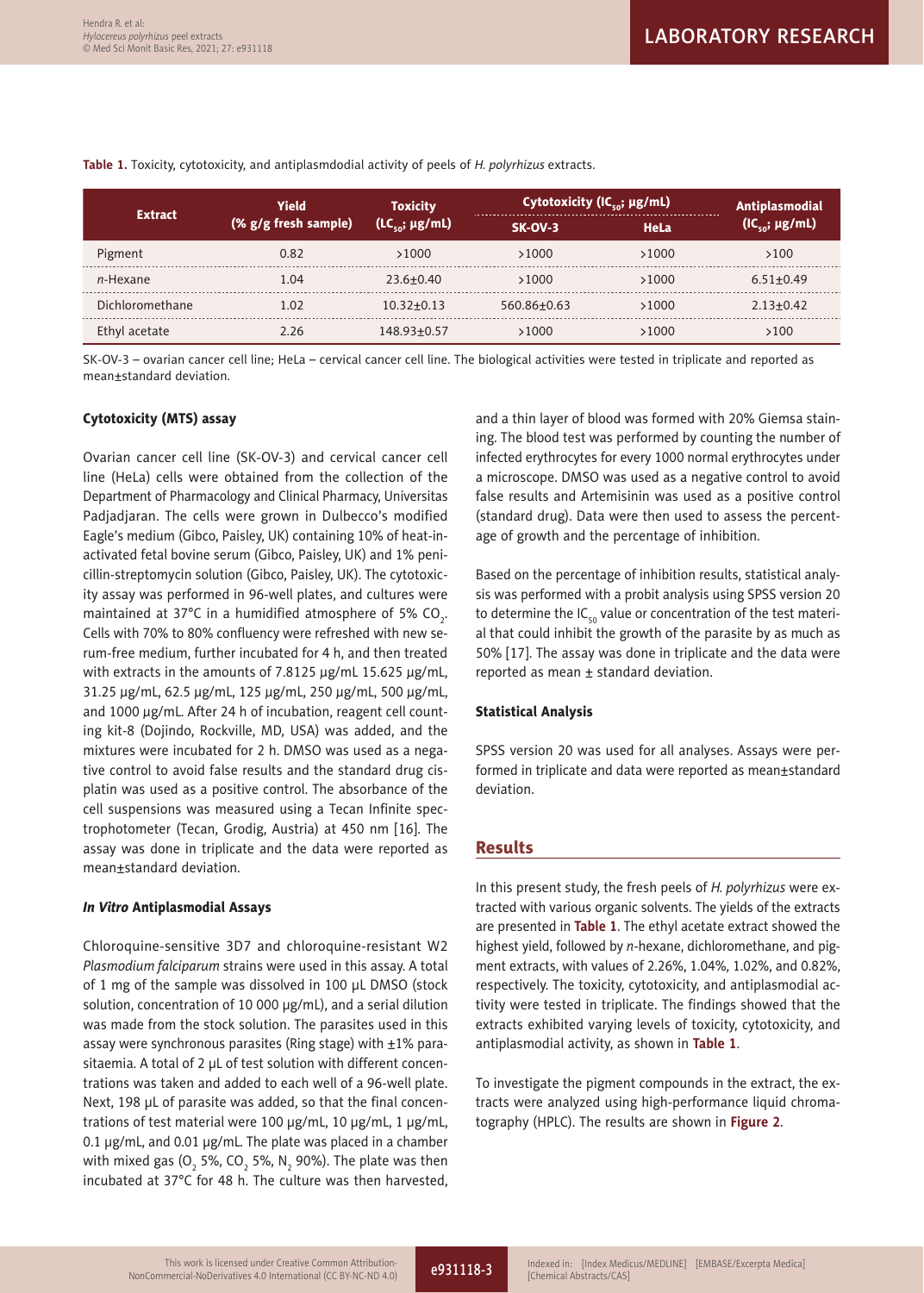

Figure 2. High-performance liquid chromatography profile of betacyanins from dragon fruit peel; λ: 538 nm.

## **Discussion**

In this present study, the fresh peels of *H. polyrhizus* were tested for their cytotoxicity and antiplamodial activity. The extraction process was divided into 2 steps, betalains (pigment) and non-pigment extractions. To obtain pigment extract, the peels were macerated with 80% ethanol and HCl 0.1 N. This extraction method is commonly used to obtain betalains, and aqueous ethanol with slight extraction acidification improves betacyanine stability and prevents polyphenoloxidation [18]. HPLC analysis was conducted to measure the betalains in the pigment extracts (**Figure 2**) using a method similar to that previously described by Wybraniec et al in their report on chromatogram patterns [1,9]. Also, the non-pigment compounds were extracted after the pigment extract was obtained. The peel residues were macerated with methanol, which was followed by sonication. This technique increases the yield of the compounds extracted from the non-pigment components and enhances the solvent used for the extraction diffusion into the cells so that the desired compounds are dissolved [19].

The toxicity levels were measured using the BSLT, a simple, high-performance toxicity test for bioactive substances or extracts that is based on the ability of test compounds to kill shrimp (*Artemia salina*), a simple zoological organism [20]. In the study done by Meyer et al, plant extracts demonstrated toxicity of LC $_{50}$  <1000 ppm, while the extracts were regarded as highly toxic to the sage shrimp, with  $LC_{50}$  < 30 ppm [21]. The present study showed that the extracts exhibited varying levels of toxicity. The extract of dichloromethane was highly toxic, followed by that of *n*-hexane, ethyl acetate, and pigment extracts with LC<sub>50</sub> values of 10.32 $\pm$ 0.13 µg/mL, 23.6 $\pm$ 0.40 µg/mL, 148.93±0.57 µg/mL, and >1000 µg/mL, respectively (**Table 1**). Brine shrimp toxicity predicted cytotoxicity and parasite activity. We also found a strong association between BSLT toxicity and cytotoxicity to the human nasopharyngeal carcinoma (9 KB) cell line and other solid tumors, as well as in vivo in murine leukemia. The BSLT detects strong anticancer activity but is limited in its predictive ability to differentiate between strong to moderate and poor anticancer compounds. Therefore, the BSLT provides a fast, initial screening for powerful cytotoxins and enables a finer degree of discrimination in cancer [22]. Hence, in the present study, we further investigated the cytotoxicity and antiplasmodial activity of the extracts.

After the BSLT study, the potency of the extracts as anticancer properties was determined and the cytotoxic activity in SK-OV-3 and HeLa cell lines was examined using the MTS assay. Studies have shown that the in vitro cytotoxicity MTS assay is a practical way to evaluate cell viability. The key features of this test are its ease of use, precision, and rapid toxicity result. The MTS assay may also be a valuable method in assessing risk to human health if adequate sensitivity and specificity of the test are demonstrated [23]. **Table 1** shows the various cytotoxicity levels of the extracts in SK-OV-3 and HeLa cell lines. None of the extracts showed toxicity against HeLa cell lines. However, the extracts of dichloromethane showed weak toxicity to SK-OV-3, with an IC<sub>50</sub> value of 560.86 $\pm$ 0.63 μg/mL; this finding is in agreement with that of the U.S. National Cancer Institute [24]. In the present study, the peel extracts showed weak activity against both cancer cell lines. However, Luo et al reported that the peel extracts inhibited different cancer cells (PC3, Bcap-37, and MGC-803 cell lines), with IC $_{50}$  values ranging from 450 µg/mL to 500 μg/mL [8]. Surprisingly, the pigment (betalain) extract did not display cytotoxicity toward either cell line. However, in another study, betalain extracts from cactus pear fruit (*Opuntia ficusindica*) applied to the SK-OV-3 ovary cell line induced a significant increase in apoptosis and inhibition of cell growth [25].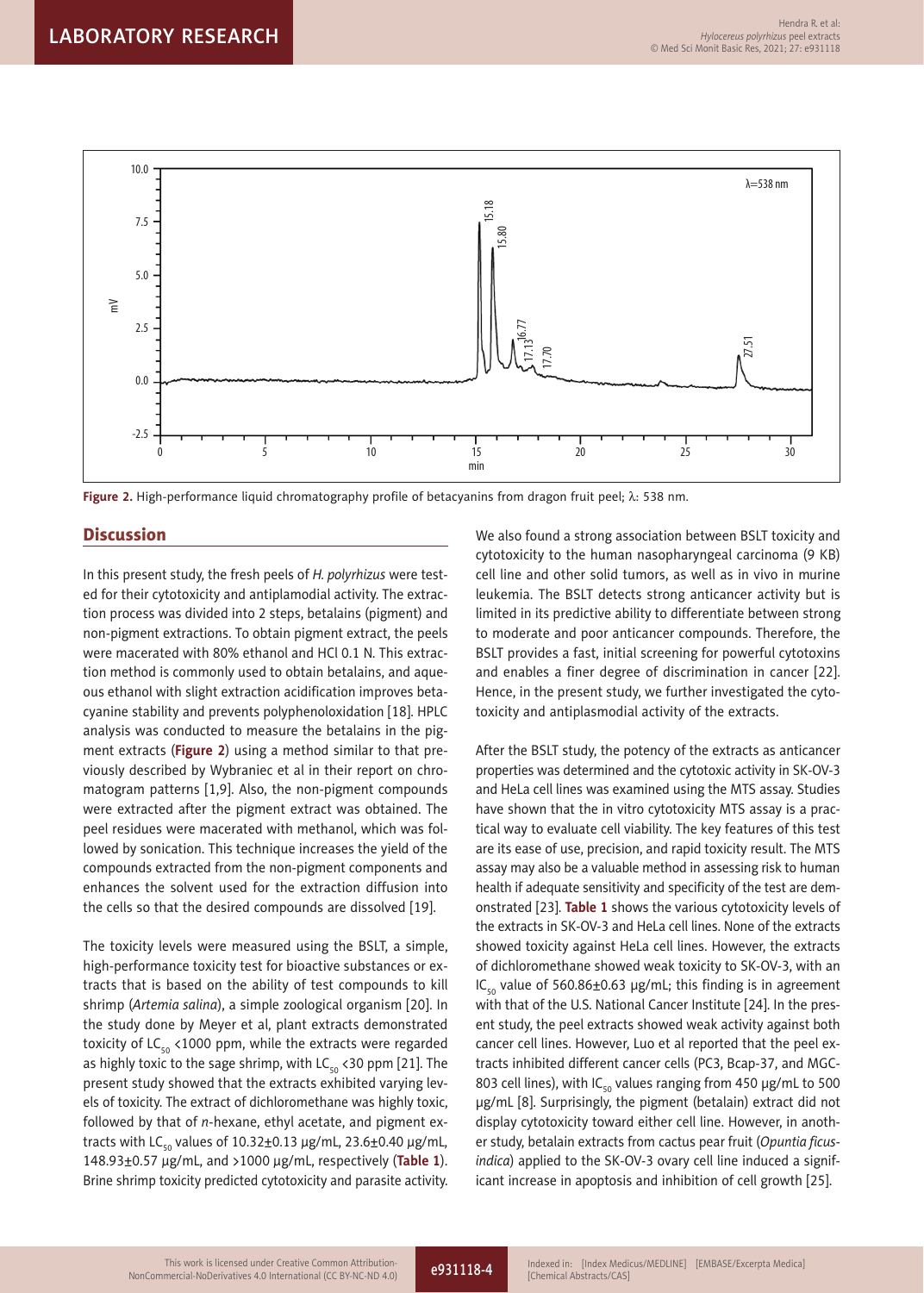In the present study, all 4 extracts were found to have various levels of activity against chloroquine-sensitive 3D7 and chloroquine-resistant W2 strains of *P. falciparum* (**Table 1**). Pigment and ethyl acetate extracts did not show activity, while *n-*hexane and dichloromethane did show activity. The level of activity observed with dichloromethane was about 3 times higher than that of *n*-hexane, with  $IC_{50}$  2.13 $\pm$ 0.42 and IC<sub>50</sub> 6.51±0.49 µg/mL, respectively. Extract activities were classified into 4 groups according to their  $IC_{50}$  values, in accordance with the WHO guidelines and fundamental requirements of antiparasitic drug discovery, as follows: high activity  $(IC_{50} \leq 5 \mu g/mL)$ ; promising activity (5  $\mu g/mL < IC_{50} \leq 15 \mu g/mL)$ ; moderate activity (15  $\mu$ g/ml < IC<sub>50</sub>  $\leq$  50  $\mu$ g/mL); and poor activity (IC<sub>50</sub> > 50 μg/mL) [17,26]. The dichloromethane and *n*-hexane extracts can therefore be classified as having high and promising antiplasmodial activity, respectively.

Regarding the chemical composition of the peel of this species, Lou et al (2018) identified 2 major phytosterols,  $\beta$ -amyrin and b-sitosterol [8], which could be responsible for the cytotoxicity and antiplasmodial activity of the extract. Isolated  $\beta$ -amyrin from *Dendropanax morbifera* was reported to have cytotoxicity against SK-OV-3 cell lines and antiplasmodial activity, with an IC<sub>50</sub> of 5.29 and IC<sub>50</sub> of 38.36  $\mu$ g/mL, respectively [27]. Further, b-sitosterol was analyzed for its cytotoxicity and antiplasmodial activity against SK-OV-3, and the results showed that it exhibited antiplasmodial activity with an IC<sub>50</sub> of 8.20  $\mu$ g/mL and no activity to inhibit SK-OV-3 cells [28,29]. The present study is therefore the first analysis of the antiplasmodial activity of *H. polyrhizus* peel. We will investigate the secondary metabolites responsible for this activity in future studies.

## Conclusions

This research has shown the promising cytotoxicity and antiplasmodial activity of *H. polyrhizus* peel. The dichloromethane extract demonstrated high antiplasmodial activity. The findings provide a starting point for further research into the isolation and bioactivity of secondary metabolites in the extract of *H. polyrhizus*.

## Acknowledgements

We would like to thank the Center of Research and Community Development, University of Riau and Ministry of Research, Technology and Higher Education of the Republic of Indonesia, and Ministry of Research, Technology and Higher Education of the Republic of Indonesia for their support.